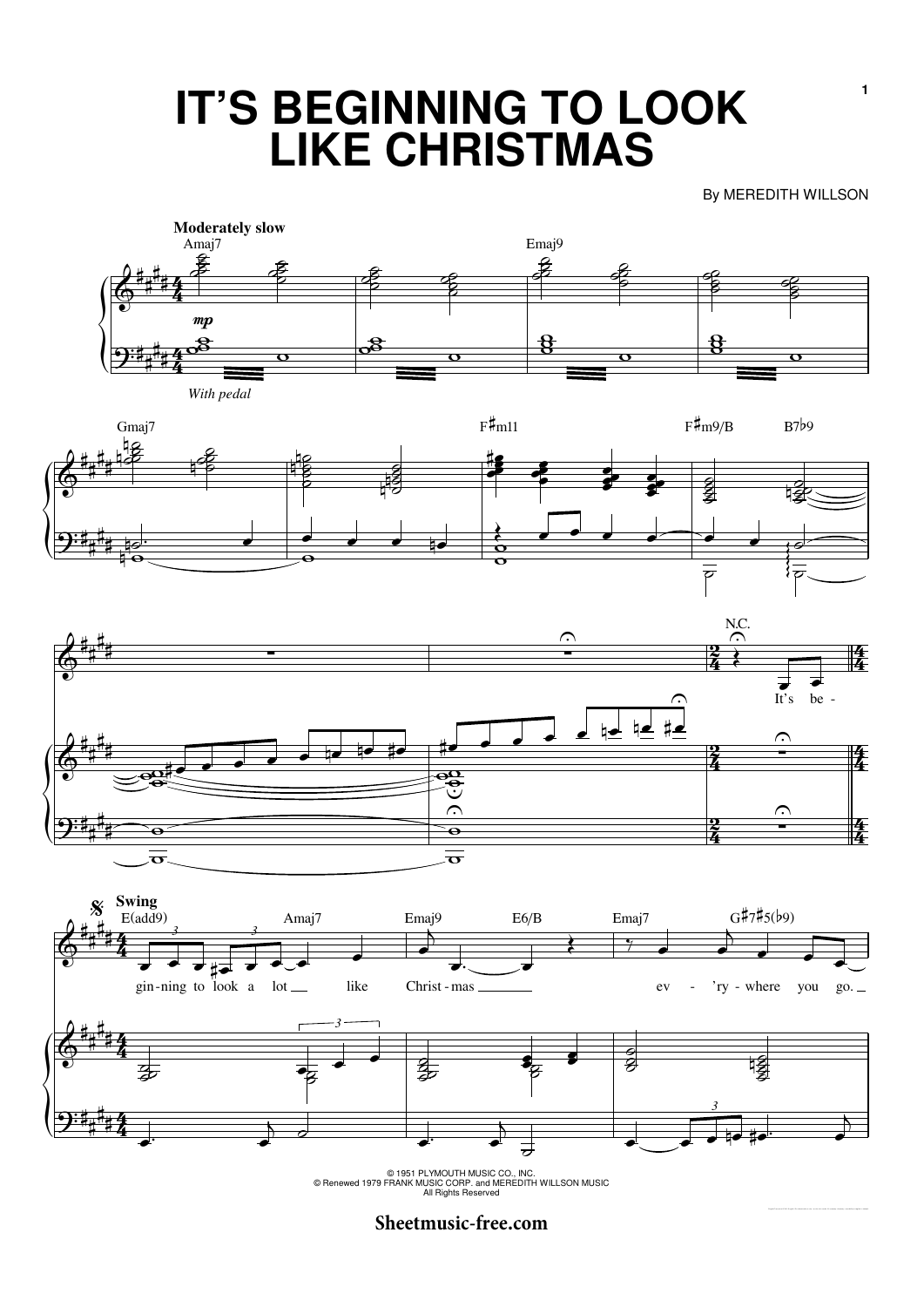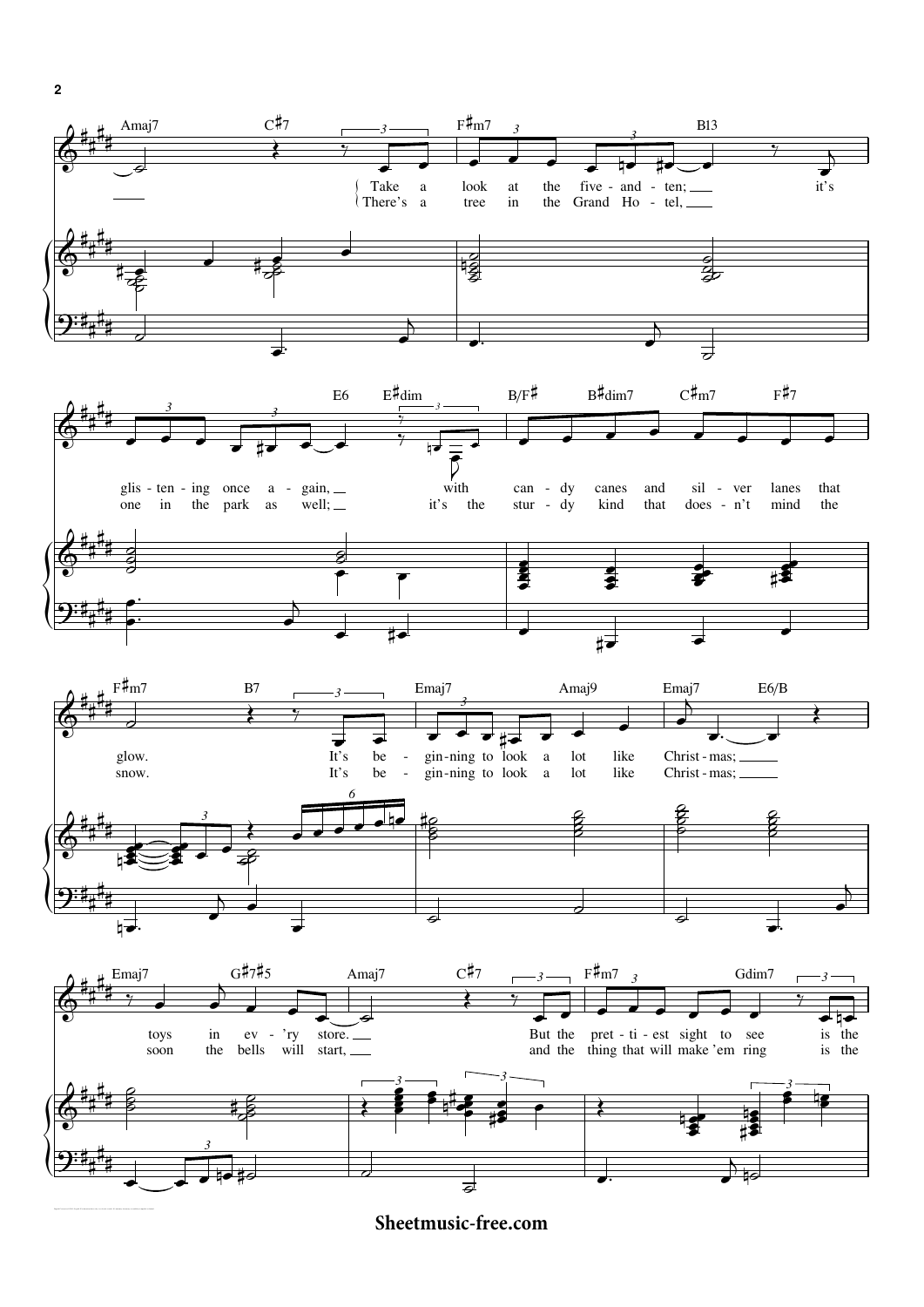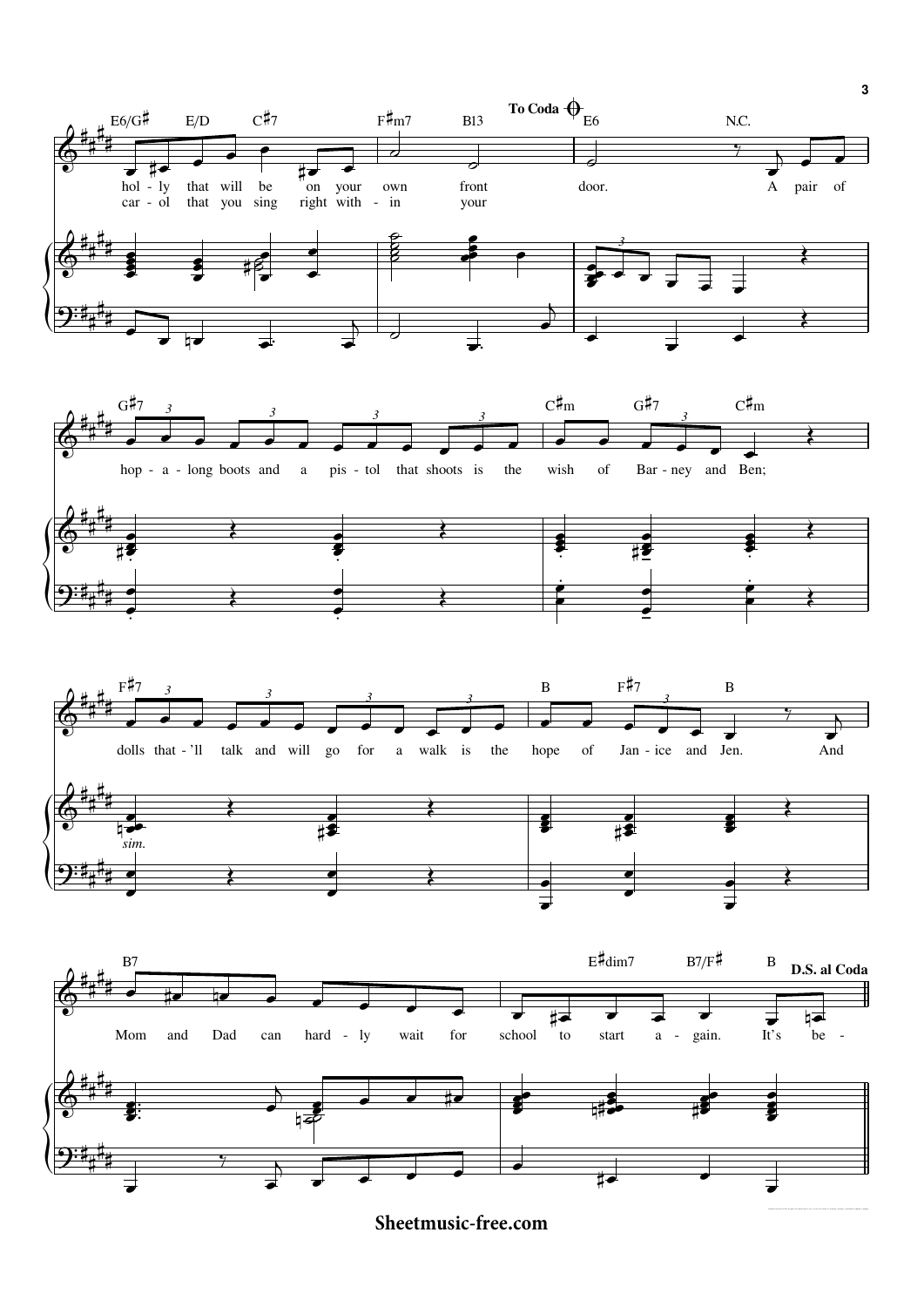







**Sheetmusic-free.com**